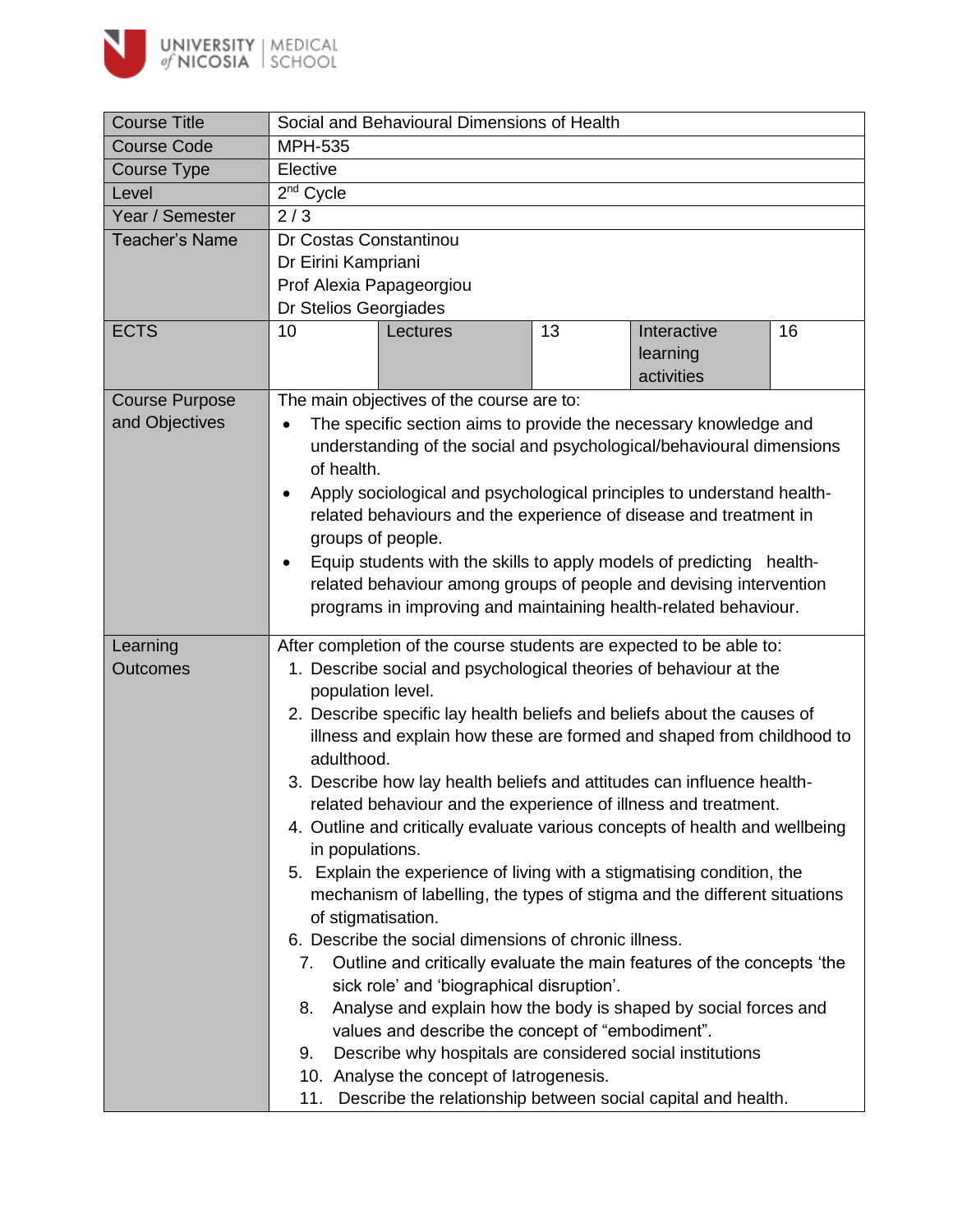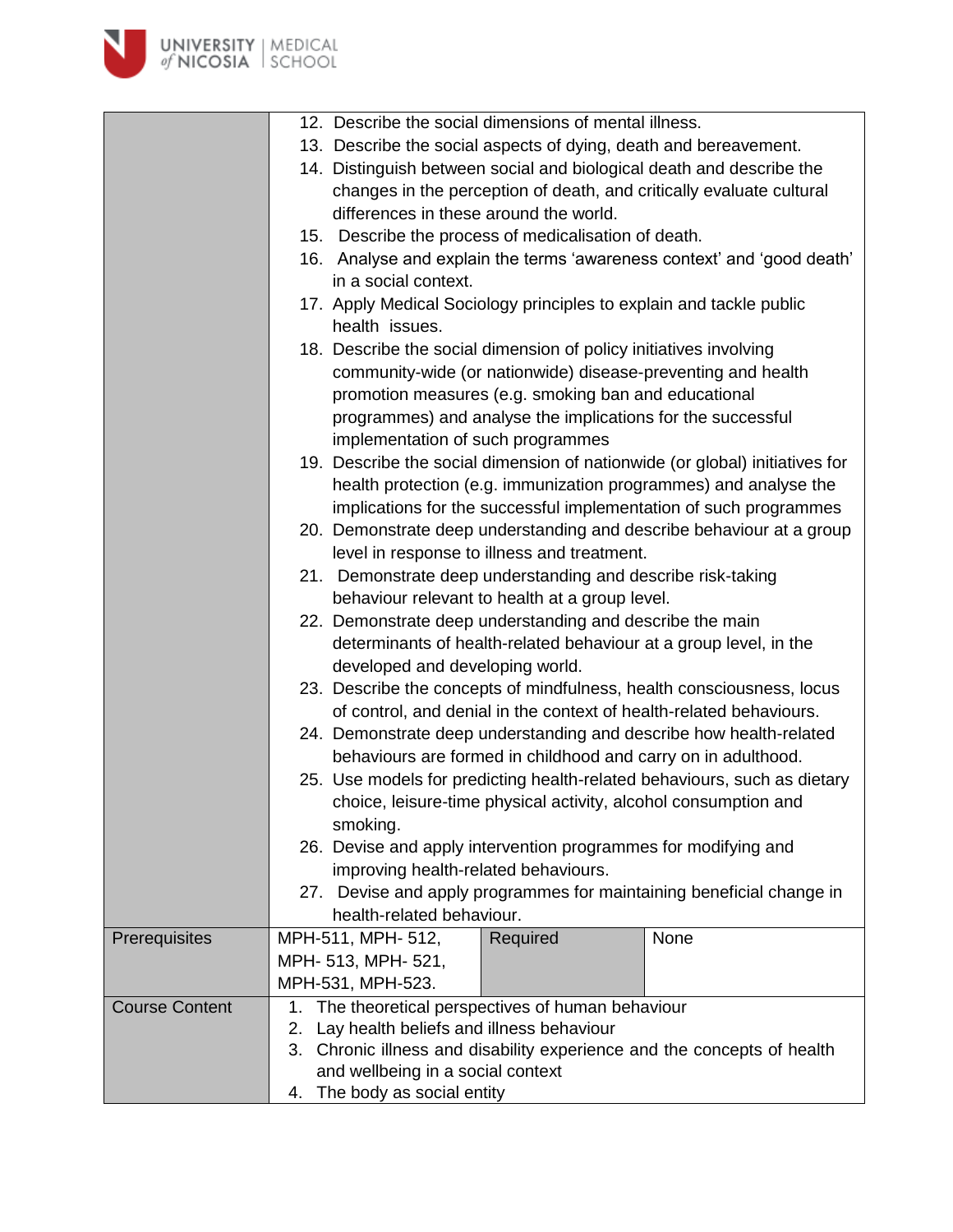

| Teaching     | 5. Hospitals as social institutions<br>6. Social capital and public health<br>7. Social dimensions of mental illness in the context of public health<br>8. Social dimensions of death and dying in the context of public health<br>9. Applied Medical Sociology<br>10. Behaviour in illness and treatment<br>11. Risk-taking behaviour relevant to health<br>12. Main determinants of health-related behaviour in the developed and<br>developing world<br>13. Origins and prediction of health-related behaviour<br>14. Intervention programmes for modifying, improving and maintaining<br>behaviours related to health<br>This programme is delivered via distance learning (online) and includes |                                                       |                               |      |                            |  |  |  |
|--------------|------------------------------------------------------------------------------------------------------------------------------------------------------------------------------------------------------------------------------------------------------------------------------------------------------------------------------------------------------------------------------------------------------------------------------------------------------------------------------------------------------------------------------------------------------------------------------------------------------------------------------------------------------------------------------------------------------|-------------------------------------------------------|-------------------------------|------|----------------------------|--|--|--|
| Methodology  | recorded lectures, interactive online tutorials (Webinars) and discussion                                                                                                                                                                                                                                                                                                                                                                                                                                                                                                                                                                                                                            |                                                       |                               |      |                            |  |  |  |
| Bibliography | forums, as well as online exercises and other activities.<br><b>Required Textbooks / Reading:</b>                                                                                                                                                                                                                                                                                                                                                                                                                                                                                                                                                                                                    |                                                       |                               |      |                            |  |  |  |
|              | <b>Title</b>                                                                                                                                                                                                                                                                                                                                                                                                                                                                                                                                                                                                                                                                                         | Author(s)                                             | <b>Publisher</b>              | Year | <b>ISBN</b>                |  |  |  |
|              | Sociology as<br>applied to<br>medicine (6 <sup>th</sup><br>ed.)                                                                                                                                                                                                                                                                                                                                                                                                                                                                                                                                                                                                                                      | Scambler G.                                           | <b>Saunders</b><br>Elsevier   | 2008 | 070202<br>9017             |  |  |  |
|              | The Oxford<br>Handbook of<br>Health<br>Psychology<br>(Oxford Library<br>of Psychology)<br>(1 <sup>st</sup> ed.)                                                                                                                                                                                                                                                                                                                                                                                                                                                                                                                                                                                      | Friedman HS                                           | Oxford<br>University<br>Press | 2014 | 978-<br>019936<br>5074     |  |  |  |
|              | The sociology<br>of health and<br>illness (3rd<br>ed.)                                                                                                                                                                                                                                                                                                                                                                                                                                                                                                                                                                                                                                               | Nettleton S.                                          | Polity<br>Press               | 2013 | 978-<br>0745<br>6460<br>15 |  |  |  |
|              | <b>Recommended Textbooks / Reading:</b>                                                                                                                                                                                                                                                                                                                                                                                                                                                                                                                                                                                                                                                              |                                                       |                               |      |                            |  |  |  |
|              | <b>Title</b>                                                                                                                                                                                                                                                                                                                                                                                                                                                                                                                                                                                                                                                                                         | Author(s)                                             | <b>Publisher</b>              | Year | <b>ISBN</b>                |  |  |  |
|              | Mastering<br>Public Health: A<br>Postgraduate<br>Guide to                                                                                                                                                                                                                                                                                                                                                                                                                                                                                                                                                                                                                                            | Lewis G,<br>Sheringham J,<br>Bernal JL,<br>Crayford T | <b>CRC Press</b>              | 2014 | 978-<br>144415<br>2692     |  |  |  |